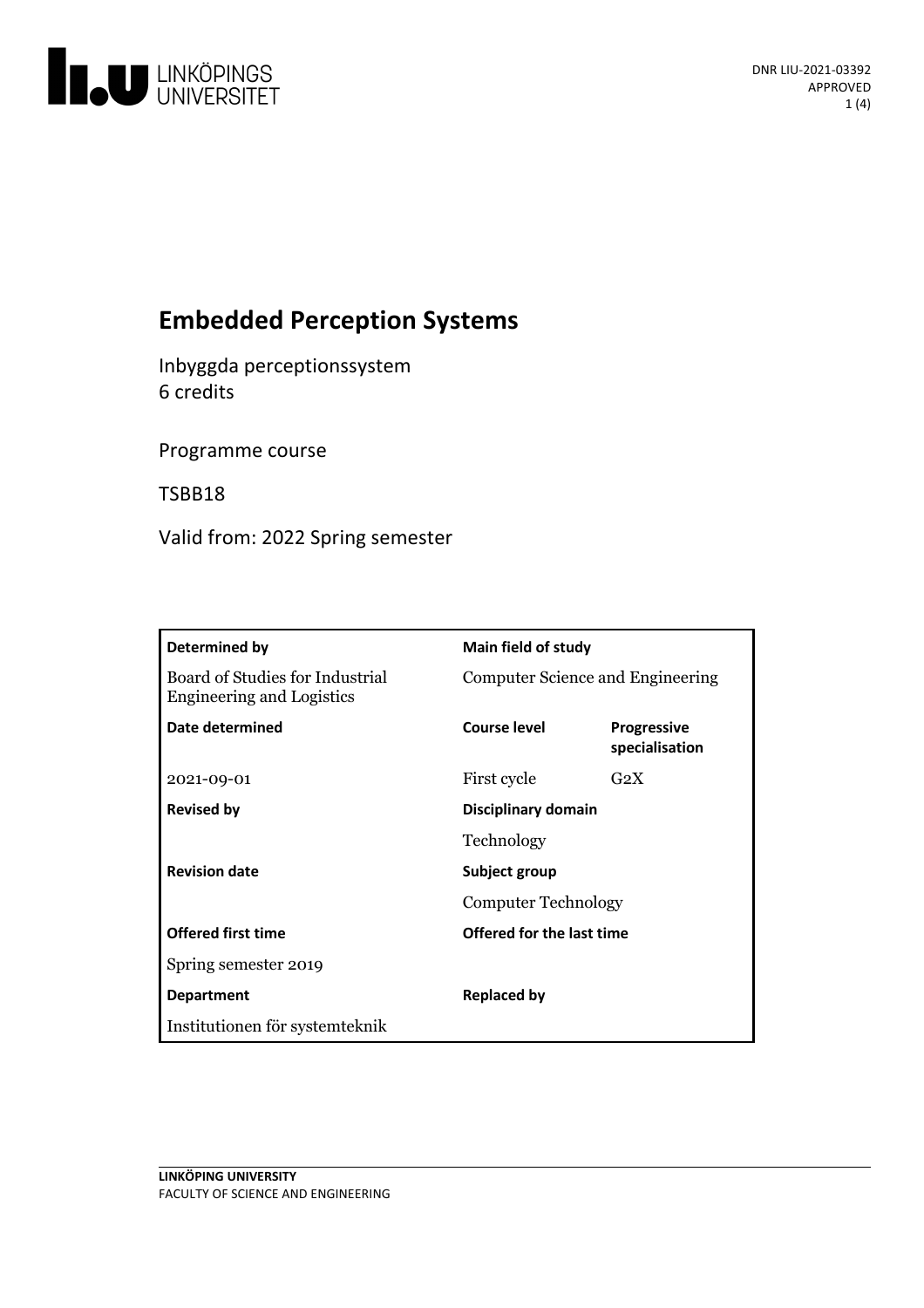# Course offered for

- Master of Science in Industrial Engineering and Management
- Master of Science in Industrial Engineering and Management International

# Prerequisites

Programming, Signals and Systems, Digital Circuits, Computer Systems.

# Intended learning outcomes

After the course, the student is able to:

- 
- 
- 
- Program integrated hardware and software systems.<br>
Handle a video stream from a camera.<br>
Perform simple operations on images.<br>
Explain the inverse kinematics problem and how to solve it.<br>
Explain what camera cal
- 
- 
- 
- 

### Course content

The course introduces automatic image processing, sensor calibration and inverse kinematics for robot control.

In a design and development project, consisting of 3 sub-projects, each group of 3–4 students will implement an automatic sorting robot. This will be done with the help of a Raspberry Pi, a camera, an Arduino and a robotic arm with grip claw. The camera is used to provide digital images of a number of lego pieces. These should be detected and their respective positions shall be related to the coordinate system of the robot, which picks up and sorts them by color. In the three sub-projects, the overall system is gradually built up. How these sub- assignments are solved is up to the students and the training in independent problem solving is a central sub-objective of the course.

The project ends with <sup>a</sup> competition between all approved project groups/teams. The fastest robot wins and the time results are published according to rank on the prestigious results list of past and future robot competition results.

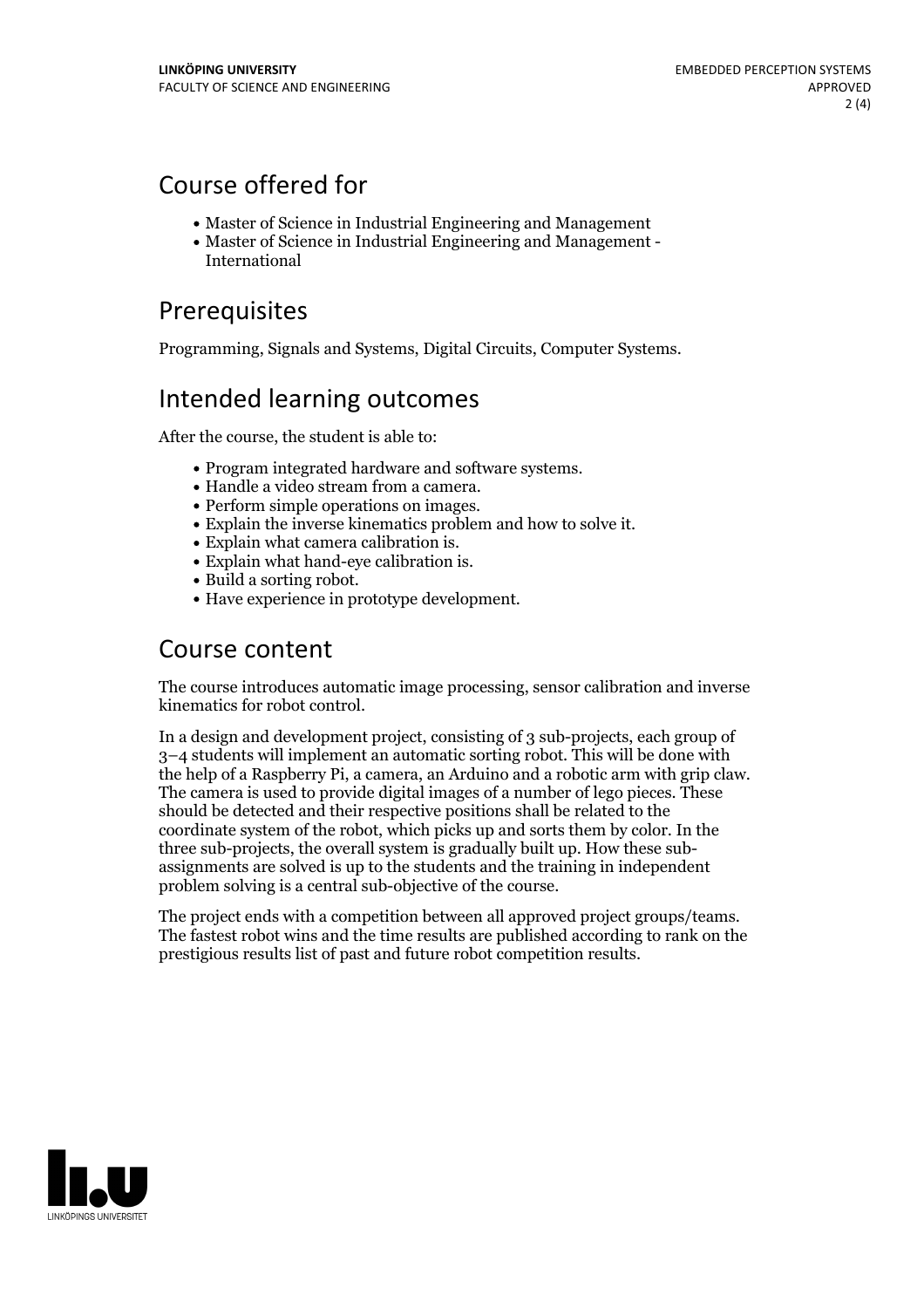# Teaching and working methods

The working method of the course is very much related to a prototype development where the students, from a concrete problem formulation, build a system that solves the problem with the help of available components and their documentation. The course has <sup>a</sup> somewhat PBL (problem-based learning) style, where students are expected to encounter sub-problems where they need to acquire new knowledge in order to solve the problem.

The students have support in the form of expert supervisors, who are available to discuss problems and recommend study material. The course starts with a lecture that introduces course objectives and working methods and gives an introduction to the area of computer vision with a focus on digital images, the imaging forming process for real cameras, image processing, homographies, hand-eye calibration and the open source libraries that are popular for image processing. The second lecture introduces inverse kinematics and how this problem can be solved. Furthermore, subject relevant seminars on e.g. system building, Linux and numerical optimisation can be held on demand.

### Examination

PRA2 Projects 6 credits U, G The sub-projects are examined in the form of a joint demonstration where project participants should be able to account for each part of the project, which solutions are chosen and why. The examiner and/or supervisors will ask different control questions to the group members. After subprojects 1 and 2, each group must write a short report on an A4 page on how the subsystem is used, its functionality and how the subproblem was solved. Being able to write a short and concise such documentation is an intentional exercise in the course.

After the third sub-project, where the total system is assembled and the hand-eye calibration is solved, each group must also write a short documentation of the total system. In order to pass, all sub-projects and reports must be deemed approved.

# Grades

Two-grade scale, U, G